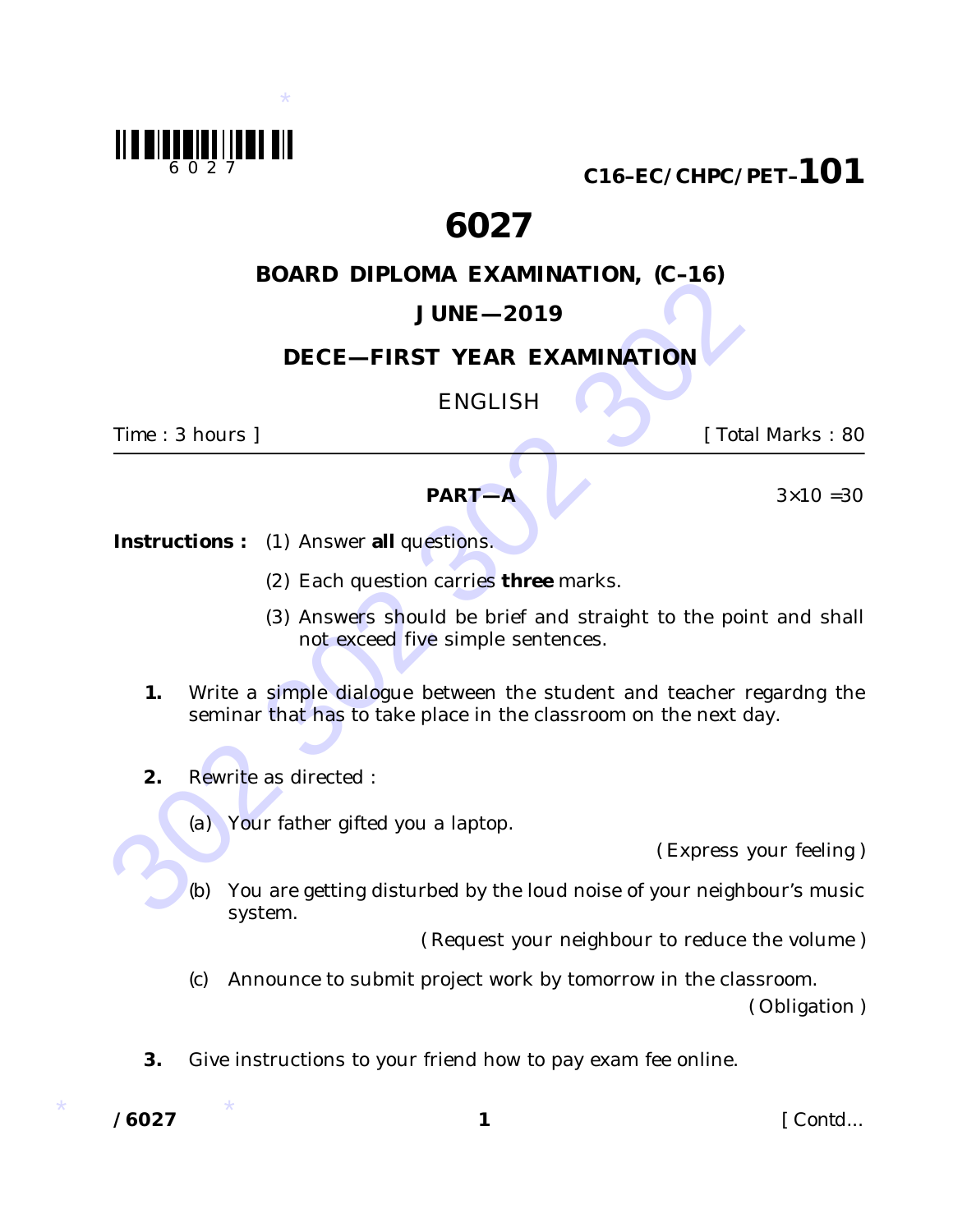- \*
- **4.** Fill in the blanks as directed :
	- *(a)* The four robbers shared the money \_\_\_\_\_ themselves and left \_\_\_\_\_ another village.

( Suitable prepositions )

*(b)* Diploma is \_\_\_\_\_ (easy) to complete than degree.

( Fill with comparative degree form )

- 302 302 302 302 **5.** Fill in the blanks with suitable verb forms : Ravi \_\_\_\_\_\_ (work) very hard and always \_\_\_\_\_\_ (receive) compliments from his officers. He \_\_\_\_\_ very (be) sincere too.
	- **6.** Change the voice of the following sentences :
		- *(a)* The lawyer collected all the necessary details from the client.
		- *(b)* Twenty five gold medals had been won by India in the Olympics.
		- *(c)* The students are decorating the stage.
	- **7.** Write one sentence each on the given sentence structures :
		- *(a)* Subject + Verb + Subject complement
		- *(b)* Subject + Verb + Indirect object + Direct object
		- *(c)* Subject + Verb + Object
	- **8.** Frame questions for the following statements as directed :
		- *(a)* Sachin is a great cricketer.

( Frame yes-no question )

*(b)* Swetha is our teacher.

( Begin the question with 'who' )

*(c)* Raju went to Hyderabad last month.

( Begin the question with 'where' )

 $/ 6027$ 

**/6027 2** [ *Contd...*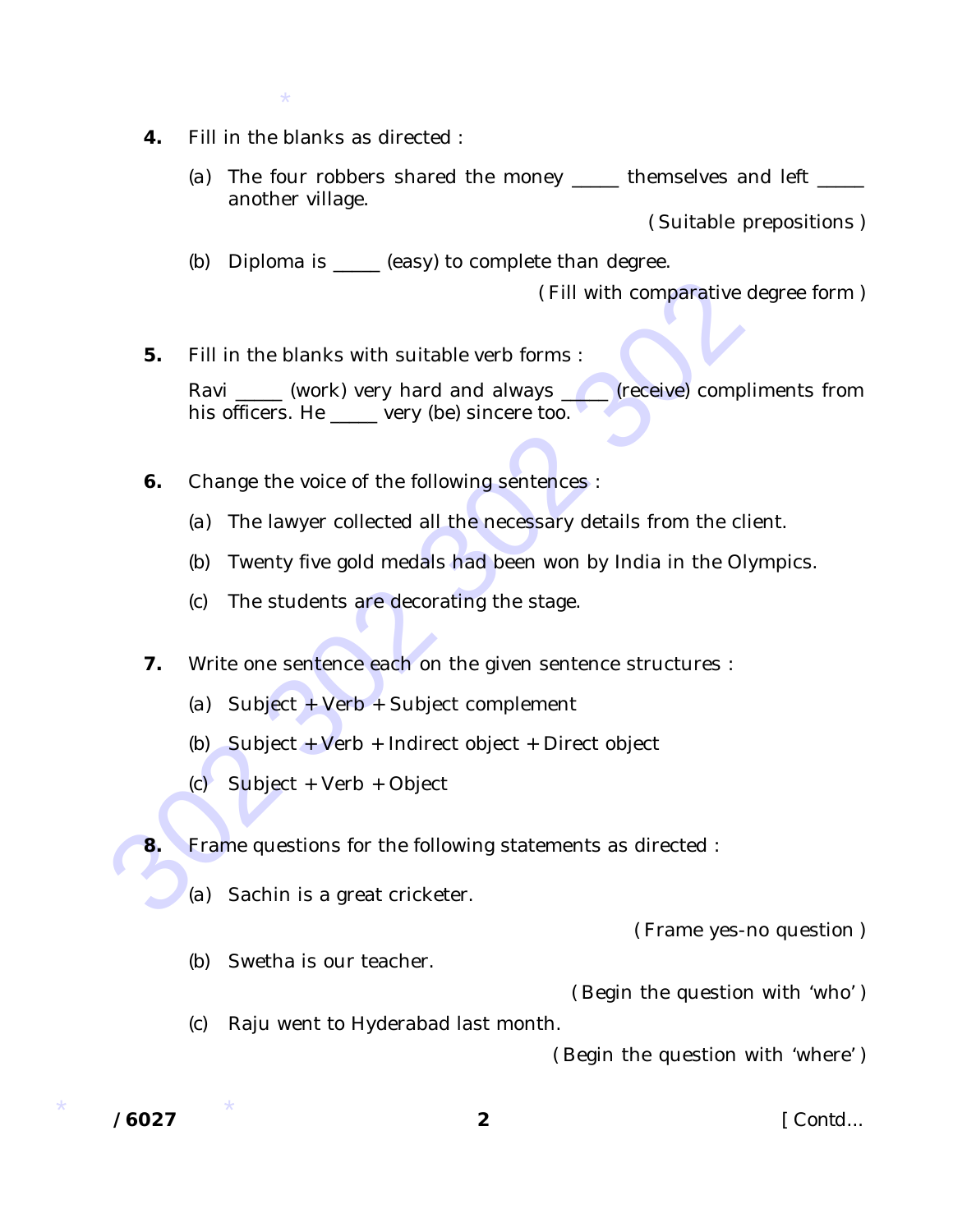- \*
- **9.** Rewrite as directed :
	- *(a)* He says, "Diamond is the hardest substance."

( Change into indirect speech )

*(b)* They told me, "We shall visit your house today."

( Change into indirect speech )

*(c)* They told me that they had gone to the exhibition.

( Change into direct speech )

- **10.** Fill in the blanks with right word :
	- *(a)* He did not \_\_\_\_\_ (come/came) to hospital yesterday.
	- *(b)* The harder you work, the \_\_\_\_\_ (best/better) will be the result.
	- *(c)* The climate of Vizag is cooler \_\_\_\_\_ (than/to) that of Vijayawada.

**PART—B** 10×5=50

- **Instructions**: (1) Answer **five** questions including Question No. **18** which is compulsory.
	- (2) Each question carries **ten** marks.
	- (3) Answers should be comprehensive and the criterion for valuation is the content but not the length of the answer.
	- **11.** Fill in the blanks with appropriate words given in the brackets :

(People, language, serious, situation, know, speak, write, relaxed, choices, use)

302 302 302 302 We use formal language in situations that are same or that involve same. whom we do not know well. Informal \_\_\_\_ is more commonly used in \_\_\_\_ that are more \_\_\_\_\_ and involve people we \_\_\_\_ well. Formal language is more common when we : informal language is more common when we \_\_\_\_\_. Formal and informal \_\_\_\_\_ of language is associated with particular \_\_\_\_\_ of grammar and vocabulary. Contractions and relative clauses without a relative pronoun are more common in informal language.

**12.** Give directions to your friend to reach railway station from your college (use at least eight direction words including the land marks like different junctions, colleges, shops, etc.).

 $/6027$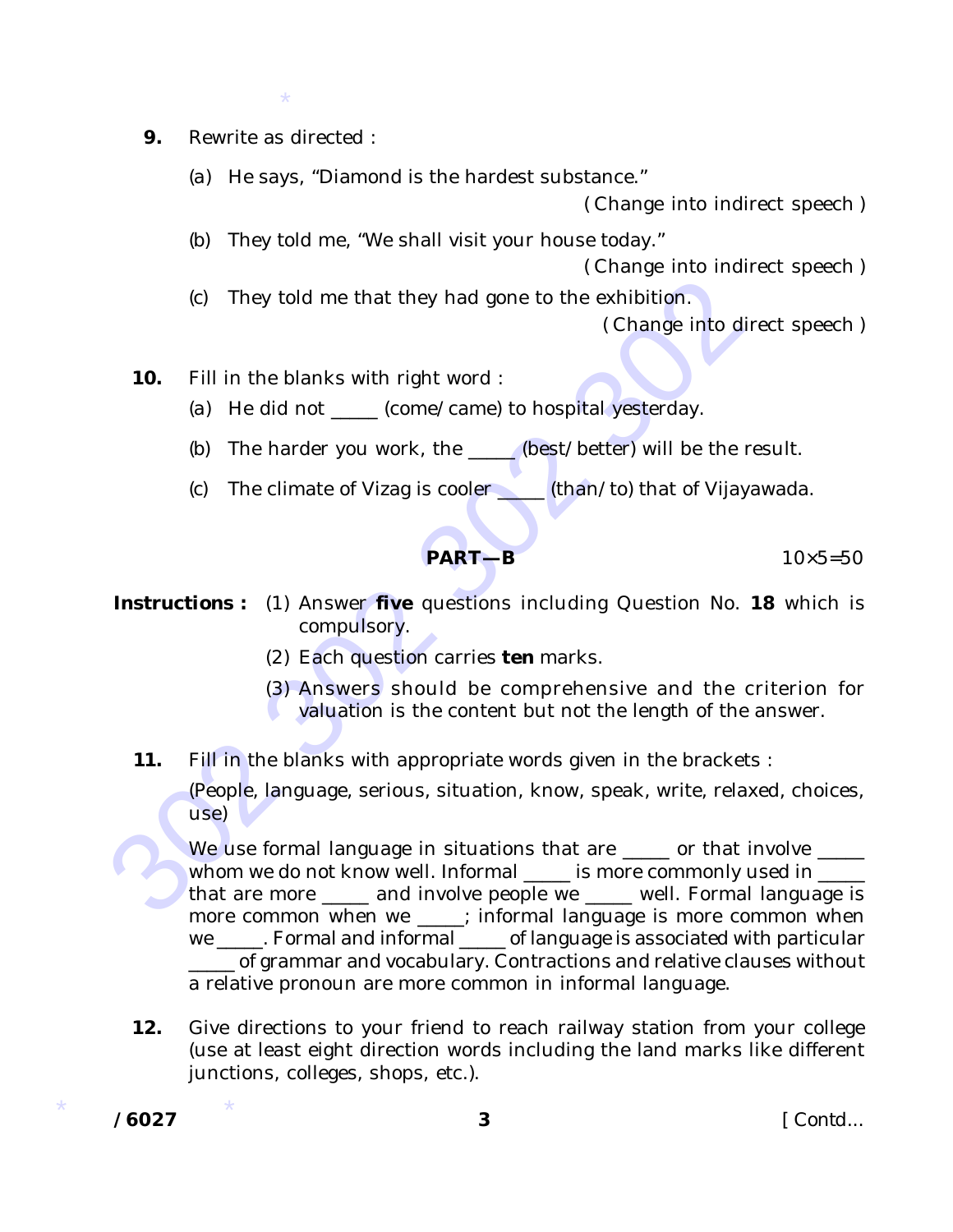**13.** *(a)* Frame three wh-questions and two yes/no questions from the following passage :

> The PowerPoint software offered by Microsoft allows users to create an electronic presentation of slides. With PowerPoint, users can use, text, photos, illustrations, tables and movies for effective presentation. If provides the ability to equip your presentations with different types of media. PowerPoint is not just only for the teachers to explain. PowerPoint in educational setting is to have the students create their own presentations.

\*

- *(i)* Soumya is senior than me.
- *(ii)* I am eating bananas daily.
- *(iii)* She looks happily today.
- *(iv)* Neither the captain nor the players has come for practice today.
- *(v)* She sings not only melodiously but also dances gracefully.
- **14.** Write a paragraph on the recent sports meet conducted in your college.
- **15.** Interpret the data given in the following table where both male and female candidates secured their marks in different subjects over a period of four years :

|                                                                                                                                                                                                                                        |                                                                   | own presentations.             |        |      | media. PowerPoint is not just only for the teachers to e<br>PowerPoint in educational setting is to have the students crea |         |
|----------------------------------------------------------------------------------------------------------------------------------------------------------------------------------------------------------------------------------------|-------------------------------------------------------------------|--------------------------------|--------|------|----------------------------------------------------------------------------------------------------------------------------|---------|
|                                                                                                                                                                                                                                        | (b)<br>Correct the following sentences :                          |                                |        |      |                                                                                                                            |         |
|                                                                                                                                                                                                                                        | (i)                                                               | Soumya is senior than me.      |        |      |                                                                                                                            |         |
|                                                                                                                                                                                                                                        | I am eating bananas daily.<br>(ii)                                |                                |        |      |                                                                                                                            |         |
|                                                                                                                                                                                                                                        |                                                                   | (iii) She looks happily today. |        |      |                                                                                                                            |         |
|                                                                                                                                                                                                                                        | Neither the captain nor the players has come for practice<br>(iv) |                                |        |      |                                                                                                                            |         |
| She sings not only melodiously but also dances gracefully<br>(V)                                                                                                                                                                       |                                                                   |                                |        |      |                                                                                                                            |         |
| 14.<br>Write a paragraph on the recent sports meet conducted in your co<br>Interpret the data given in the following table where both male and<br>15.<br>candidates secured their marks in different subjects over a period<br>years : |                                                                   |                                |        |      |                                                                                                                            |         |
|                                                                                                                                                                                                                                        |                                                                   | Year                           | Gender | Math | Science                                                                                                                    | History |
|                                                                                                                                                                                                                                        |                                                                   | 2016                           | Male   | 90   | 80                                                                                                                         | 80      |
|                                                                                                                                                                                                                                        |                                                                   |                                | Female | 85   | 75                                                                                                                         | 78      |
|                                                                                                                                                                                                                                        |                                                                   | 2017                           | Male   | 75   | 80                                                                                                                         | 90      |
|                                                                                                                                                                                                                                        |                                                                   |                                | Female | 69   | 85                                                                                                                         | 92      |
|                                                                                                                                                                                                                                        |                                                                   | 2018                           | Male   | 90   | 80                                                                                                                         | 80      |
|                                                                                                                                                                                                                                        |                                                                   |                                | Female | 85   | 75                                                                                                                         | 75      |
|                                                                                                                                                                                                                                        |                                                                   | 2019                           | Male   | 75   | 80                                                                                                                         | 90      |
|                                                                                                                                                                                                                                        |                                                                   |                                | Female | 85   | 87                                                                                                                         | 95      |

**16.** Write a letter to the Municipal Commissioner complaining about insufficient dustbins in your area.